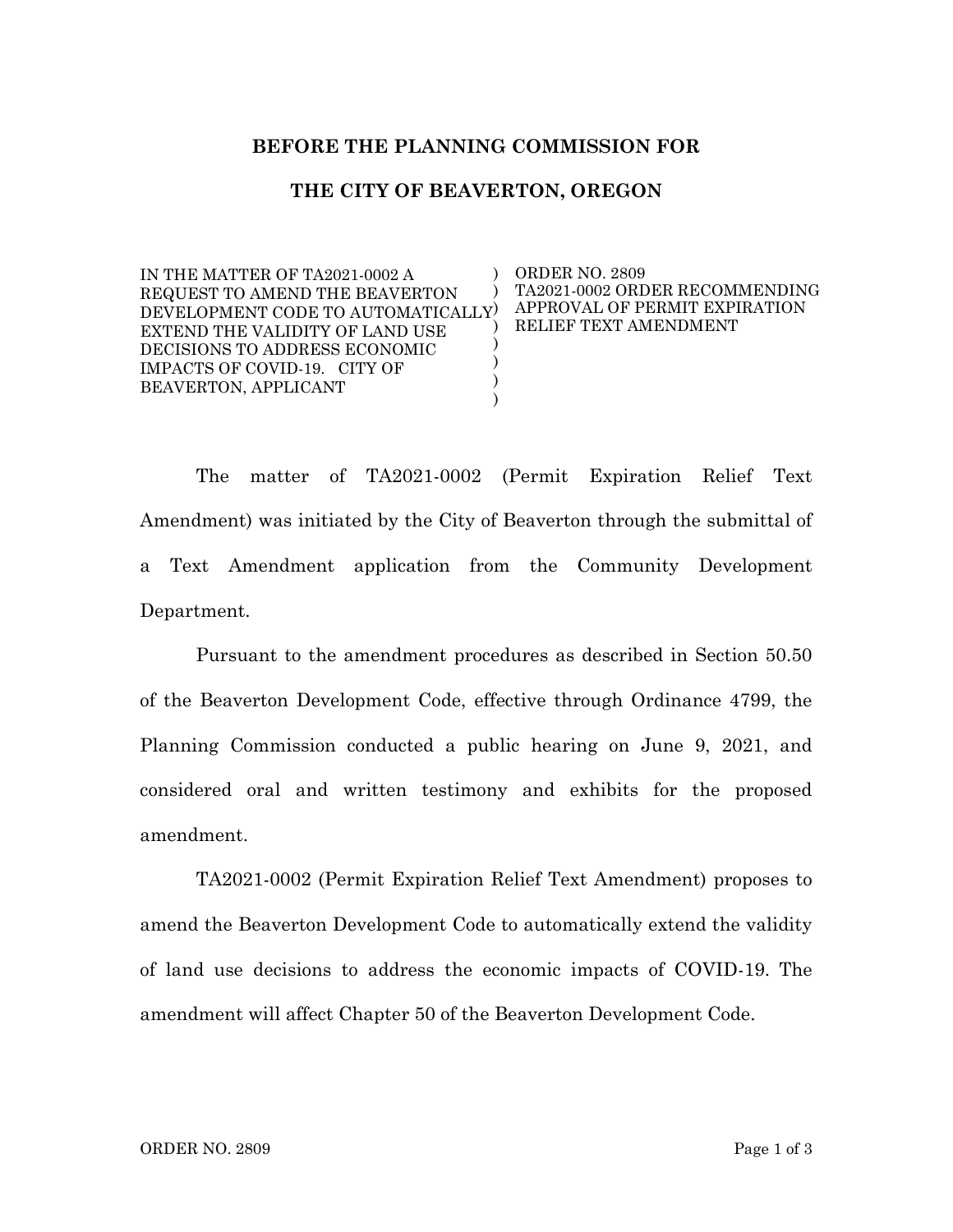The Commission, after holding the public hearing and considering all oral and written testimony, adopts the Staff Report dated June 2, 2021 and supplemental memoranda dated June 8, 2021 and supplemental findings contain herein, as applicable to the criteria contained in Section 40.85.15.1.C.1-7 of the Development Code.

**IT IS HEREBY ORDERED** that pursuant to Section 50.50.1 of the Beaverton Development Code the Planning Commission recommends approval of TA2021-0002 (Permit Expiration Relief Text Amendment) to the Beaverton City Council and adoption of the Text Amendment described herein, based on the facts and findings in the Staff Report dated June 2, 2021, and supplemental memorandum dated June 8, 2021.

Motion **CARRIED** by the following vote:

| AYES:           |                             |                   |       | Overhage, Winter, Lawler, McCann, Nye, |  |  |
|-----------------|-----------------------------|-------------------|-------|----------------------------------------|--|--|
|                 |                             | Saldanha, Teater. |       |                                        |  |  |
| NAYS:           | None.                       |                   |       |                                        |  |  |
| <b>ABSTAIN:</b> | None.                       |                   |       |                                        |  |  |
| <b>ABSENT:</b>  | None.                       |                   |       |                                        |  |  |
|                 | Dated this $15$ day of June |                   | 2021. |                                        |  |  |

To appeal the decision of the Planning Commission, as articulated in Land Use Order No. 2809, an appeal must be filed on an Appeal form provided by the Director at the City of Beaverton Community Development Department's office by no later than  $4:30$  p.m. on  $\frac{\text{June } 25 \text{th}}{ \text{rule }} 251$ , 2021.